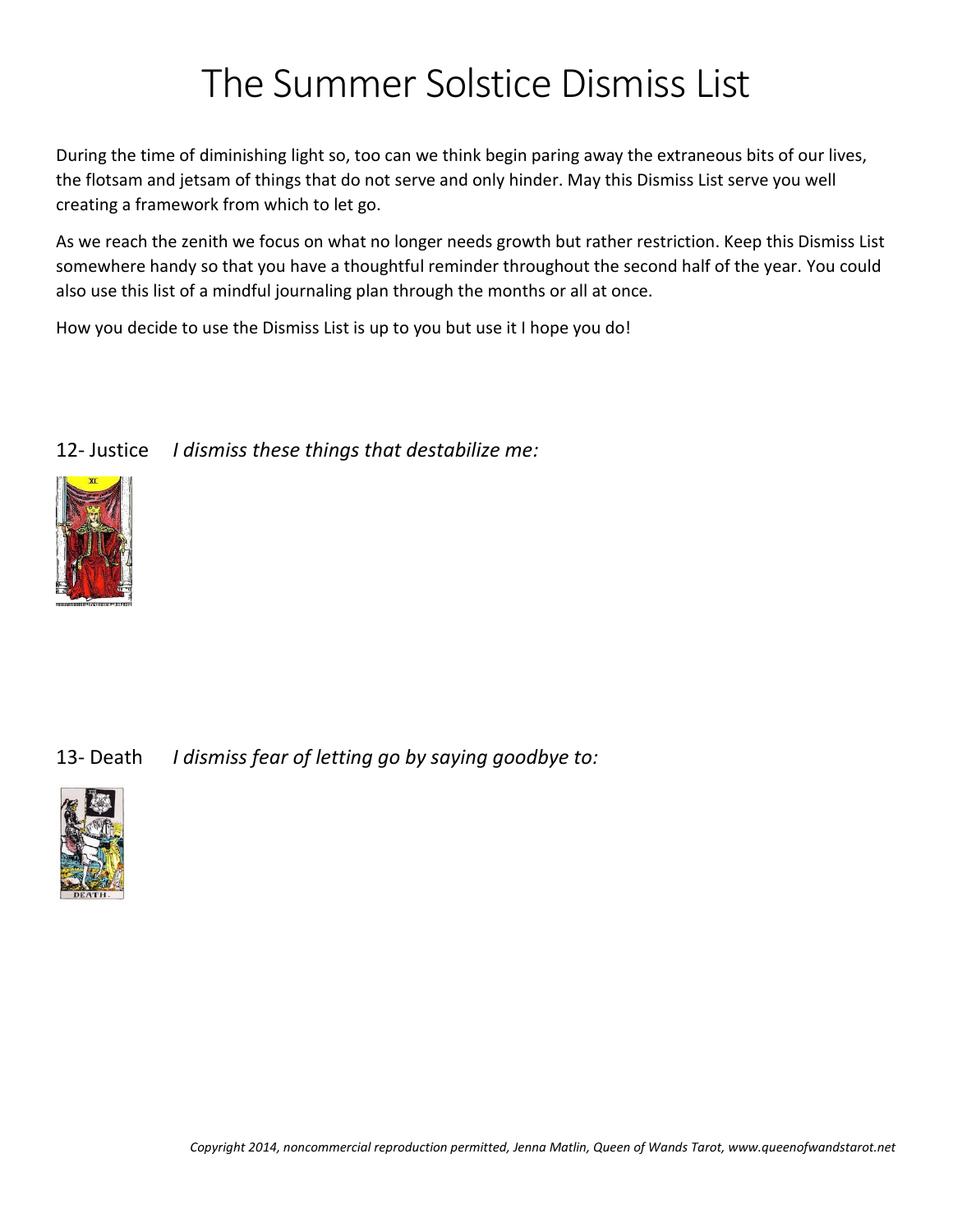14- Temperance *I dismiss intemperance by saying I've had enough of:*



15- The Devil *I dismiss temptation by being determined to:*



16- The Tower *I dismiss the need be controlling of:*



17- The Star *I dismiss negative thinking, and self-criticism by illuminating:*



*Copyright 2014, noncommercial reproduction permitted, Jenna Matlin, Queen of Wands Tarot, www.queenofwandstarot.net*